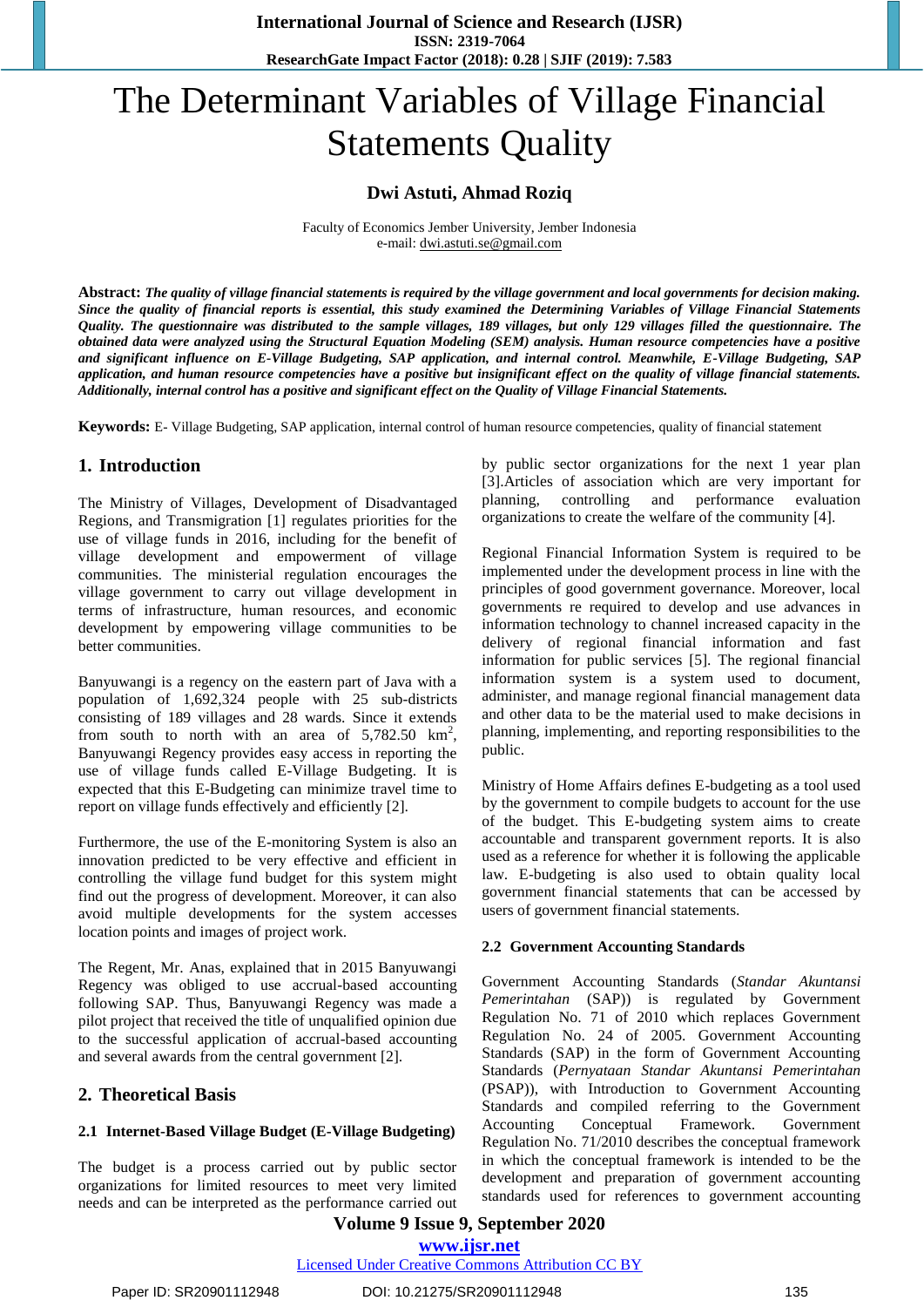standards committees and preparation of financial statements, as well as for auditors and users of financial statements to find solutions to problems that have not been regulated in the statement of government accounting standards.

According to the Government Accounting System, all entities are required to report the efforts that have been made with the achievement of the results of implementing their activities in a systematic and structured manner within a certain period. This reporting is used for accounting, management, transparency, and balance between generations and performance evaluation. The implementation of SAP by local governments will produce quality financial reports that contain useful information [6].

#### **2.3 Internal Control**

Internal control is defined as a process carried out by a company or agency to obtain reliability in financial reporting, achieving operational effectiveness and efficiency, as well as obedience to agreed laws [7].

Proposes a definition of internal control. He states that internal control is a process carried out by the board of commissioners, managers, and other personnel to assure the achievement of three groups, namely reliability of financial reporting, compliance with applicable laws and regulations, and effectiveness and efficiency of operations [8]. Internal control components are created and used by management to ensure that the objectives of internal control are achieved[9]

#### **2.4 Quality of Financial Statements**

Indicators to assess the quality of financial statements, including the financial statements that are required to have the resulting benefits, timeliness for financial reporting, and complete information [10]. Moreover, the contents of the financial statements are nominal according to the real value (accountable) that can be verified and compared. At last financial statements should have the clarity of the information contained in it [10].

Financial statements should provide useful information for users to assess accountability and make decisions in all areas. Thus, financial statements should 1) provide information on the source, all uses, 2) provide information regarding the adequacy of revenues to finance all expenses, 3) provide information regarding the number of economic resources used in the reporting entity's activities and results achieved, 4) provide information on how the reporting entity funds all activities and sufficient cash, 5) provide information regarding the financial position and condition of the entity concerning sources of revenue, both short and long term, such as taxes or loans, and 6) provide information on changes in the financial position that occur during a period [10].

#### **2.5 Human Resource Competencies**

Human Resources (HR) as manpower commonly referred to as employees, laborers, workers, and personnel who work in an organizational scope [11]. Also argues that human resources are all people who carry out activities in an organization [12]. States that human resources are resources that have a reason, desire, feeling, drive, knowledge, and resources and work to achieve organizational and individual goals [13].

The quality of human resources in government is seen from several indicators, including dimensions of knowledge level (educational background and work experience), dimensions of attitudes in carrying out tasks (honesty & discipline), and dimensions of task implementation and skill (course, training, and upgrading) [14]. Human resource competence is the personal ability to carry out functions and authorities in accordance with the objectives to achieve effective and efficient goals that produce outputs and results [15].The human resource competence is the result of information that is provided with information that is produced and producese information that is convincing financial statements and human resources who understand adequate accounting systems, willingness to learn and honeskills in their accounting skills. produce quality information [16]

## **3. Research Methods**

This study employed a quantitative survey approach that tests the effect of cause and effect. Primary data in this study were obtained from distributing questionnaires distributed in the Banyuwangi Regency in which the respondents were the Head of the Village or Village Secretary. The population of this study was the village government apparatus from 189 villages in Banyuwangi. The data obtained were analyzed using structural equation modeling (SEM) while the hypothesis testing was done using the  $F$  count  $(F_t)$  test table.

## **4. Results and Discussion**

The questionnaires were distributed in all sample villages in Banyuwangi Regency in this study. A Likert scale to answer the questionnaire with the X1 variable consisting of 3 questions, Y1 variable with 4 questions, Y2 variable with 5 questions, Y3 variable with 5 questions, and Y4 variable with 8 questions. There were 25 questions about the total variables given to 129 respondents. The results of the Discriminant Validity and Reliability Test on all indicators were above 0.7 and were declared valid. Additionally, the results of the compatibility test showed the values of CMIN/DF, GFI, AGFI, RMSEA, TLI, and CFI of those indicators in the questions were good. The results of the Assessment of Normality obtained CR multivariate of 2.145 < 2.58 which can be concluded that the research data were normally distributed.

The first hypothesis testing result states that the CR value was 10.666 or  $>1.96$  which means that H<sub>1</sub> is accepted. In other words, human resource competence has a positive and significant effect on E-Village Budgeting. Thus, the changes in the value of human resource competencies have a direct effect on the changes in E-Village Budgeting. In short, if the competence of human resources increases, there will be an increase in the level of E-Village Budgeting which accordingly will have a statistically significant effect. From the results of data processing with Amos 22.0, it is known that the path coefficient value of human resource

# **Volume 9 Issue 9, September 2020**

#### **www.ijsr.net** Licensed Under Creative Commons Attribution CC BY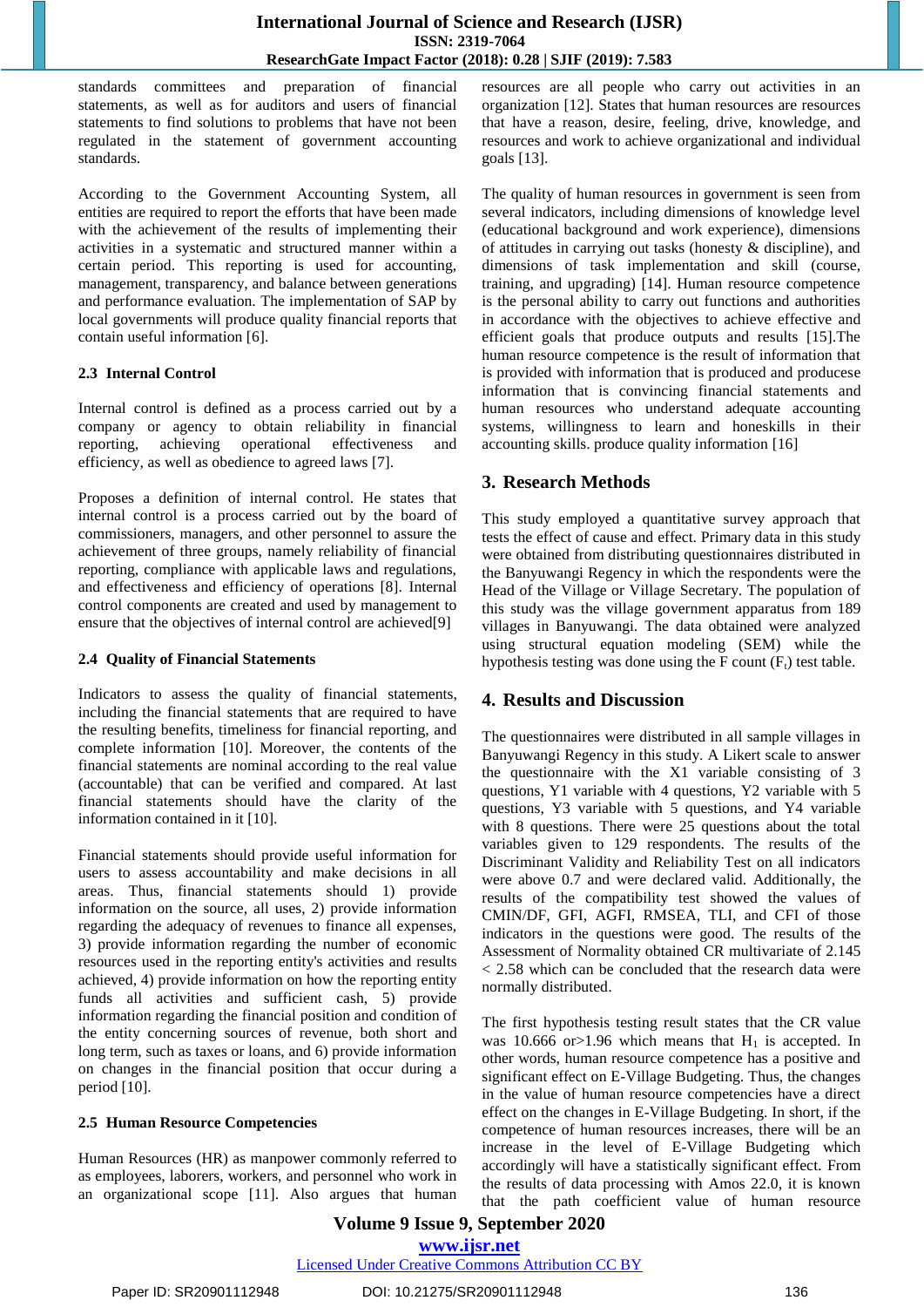competence on E-Village Budgeting is 0.852, which means that human resource competence has a positive relationship to E-Village Budgeting*.*

The second hypothesis testing result states that the CR value is 11.532 or  $> 1.96$ , which means that H<sub>2</sub> is accepted. Hence, human resource competence has a positive and significant effect on the application of SAP, meaning that changes in the value of human resource competencies have a direct effect on changes in SAP application. In other words, if the competence of human resources increases, there will be an increase in the level of SAP application that statistically has a significant effect. The results of data processing using Amos 22.0 showed that the path coefficient value of human resource competence on the application of SAP is 0.935. Therefore, human resource competence is declared to have a positive relationship with the application of SAP*.*

The third hypothesis testing result states that the CR value is 12.532 or  $>1.96$ , which means that  $H_3$  is accepted. Therefore, human resource competence has a positive and significant effect on internal control. Thus, changes in the value of human resources competencies have a direct effect on changes in internal control. In other words, if the competence of human resources increases, there will be an increase in the level of internal control that has a statistically significant effect. Based on the results of data processing with Amos 22.0, it is known that the path coefficient value of human resource competence on internal control is 1.020 which means that human resource competence has a positive relationship with internal control

The fourth hypothesis testing result states that the CR value is 0.554 or <1.96. Thus,  $H_4$  is rejected and E-village Budgeting has a positive but insignificant effect on the Quality of Village Financial Statements. Thus, if E-Village Budgeting increases, there will be no major changes in the Quality of Village Financial Statements and there will be an insignificant effect. The result of data processing using Amos 22.0 shows that the coefficient value of the E-Village Budgeting pathway to the Quality of Village Financial Statements is 0.059. It means that E-Village Budgeting has a positive relationship with the Quality of Village Financial Statements.

The fifth hypothesis testing result states that the CR value is 1.204 or  $\langle$ 1.96. Thus, H<sub>5</sub> is rejected and the implementation of SAP has a positive but insignificant effect on the Quality of Village Financial Statements. It means that if the implementation of SAP increases, there will be no major changes and statistically insignificant to the Quality of Village Financial Statements. From the results of data processing using Amos 22.0, it is known that the path coefficient value of SAP application on the Quality of Village Financial Statements is 0.151, which means that the application of SAP has a positive relationship to the Quality of Village Financial Statements.

The sixth hypothesis testing result states that the CR value is 2.703 or  $> 1.96$ . Accordingly, H<sub>6</sub> is accepted and internal control has a positive and significant effect on the quality of village financial statements. It means that changes in the value of internal control have a direct effect on changes in the quality of village financial statements. In other words, if internal control increases, there will be an increase in the level of quality of village financial statements and it will have a statistically significant effect. From the results of data processing using Amos 22.0, it is known that the path coefficient value of the internal control on the Quality of Village Financial Statements is 0.548. It means that internal control has a positive relationship with the Quality of Village Financial Statement.

The seventh hypothesis testing result indicates that based on table 4.9, the CR value was  $0.520$  or  $< 1.96$ . Thus, H7 is rejected and the quality of human resources has a positive but insignificant effect on the quality of village financial statements. It means that if the quality of human resources increases, there will be no major changes and statistically insignificant to the quality of village financial statements. The results of data processing using Amos 22.0 showed that the path coefficient value of the quality of human resources has a positive relationship with the quality of v5.

# **5. Conclusion**

This study concludes that human resource competence has a positive and significant effect on E-Village Budgeting, SAP application, and internal control, while E-Village Budgeting, SAP application, and human resources competence have a positive but insignificant effect on the quality of financial statements. Meanwhile, internal control has a positive and significant effect on the quality of village financial statements. Therefore, every village apparatus is required to improve their human resources competence, E-Village Budgeting, the application of SAP, and internal control, to increase and make a better quality of village financial statements in Banyuwangi Regency

## **References**

- [1] Rachma, D.D., Somaji, R.P., and Kustono, A.S. 2019. Government Expenditure, Poverty And Income Inequality In Indonesia: New Evidence From Village Funds. International Journal of Scientific & Technology Research, Vol 8 (8), p: 38-42
- [2] Anas. 2020. Profik kependudukan https://www. banyuwangikab. go. id/profil/kependudukan-dannaker. html
- [3] Yuliani, Safrida. 2010. Pengaruh Pemahaman Akuntansi, Pemanfaatan Sistem Informasi Akuntansi Keuangan Daerah Dan Peran Internal Audit Terhadap Kualitas Laporan Keuangan Pemerintah Daerah (Studi Pada Pemerintah Kota Banda Aceh). Fakultas Ekonomi Universitas Syiah Kuala. Aceh.
- Halim & Kusufi. 2012. Akuntansi Sektor Publik: teori, konsep dan aplikasi. Jakarta
- [5] Kemendagri. 2005. Peraturan Pemerintah Nomor 56 Tahun 2005 tentang Sistem Informasi Keuangan Daerah.
- [6] Zeyn, E. , 2011. Pengaruh Good Governance Dan Standar Akuntansi Pemerintahan Terhadap Akuntabilitas Keuangan Dengan Komitmen Organisasi Sebagai Pemoderasi Jurnal Reviu Akuntansi Dan Keuangan Vol 1 No 1. Hal:21-37

# **Volume 9 Issue 9, September 2020**

**www.ijsr.net**

Licensed Under Creative Commons Attribution CC BY